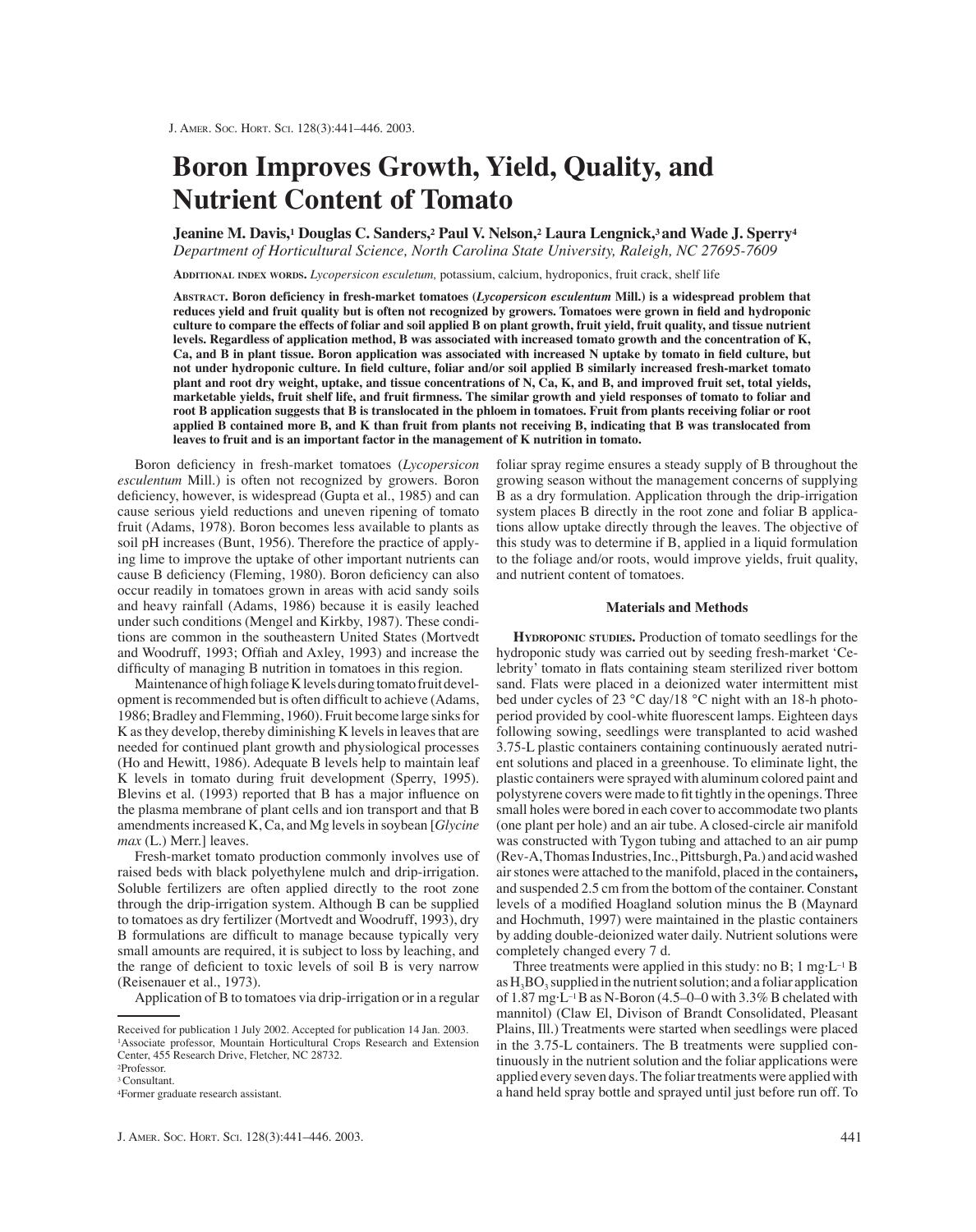prevent contamination of plant roots and growth solution with the foliar spray treatment, containers were taken to a separate room before treatment and the containers and plants up to the first leaves were protected by securing a 56.7-L plastic bag tightly around the stem. A new bag was used for each container and each time a treatment was applied. Plants were harvested 56 d after transplanting. To remove B treatment surface residues from roots and shoots, the tissues were rinsed under warm tap water for 15 s, washed for 30 s in 0.2 N HCl, rinsed under warm tap water for 15 s, and rinsed for 30 s in distilled water (Williams and Nelson, 1992). All samples were weighed, dried at 70 °C for 72 h, reweighed, ground in a stainless steel Wiley mill) to a particle size ≤1 mm (20-mesh screen)**,** and dry-ashed at 500 °C. Samples were analyzed for total N by a semimicro-Kheldahl procedure in which salicylic acid was added as a pretreatment to digestion to aid in the reduction of  $NO<sub>3</sub>$  (Eastin, 1978). Boron was determined by the curcumin procedure (Grinstead and Snider, 1967) and K, Ca, Mg, and S (sulfur) were analyzed by atomic absorption spectroscopy (Christian and Feldman, 1970). Phosphorus was analyzed colorometrically (Chapman and Pratt, 1961) using a UV/VIS spectrophotometer (Perkin-Elmer, Norwalk, Conn.). An estimate of total nutrient uptake was calculated by multiplying the concentration of nutrient (mg nutrient/g plant tissue) by the total dry weight of the specific plant tissue.

This study was repeated three times using a randomized complete block design with three treatments and five replications. A fourth study was conducted that included the three treatments described previously, plus an additional foliar + root B application treatment. The foliar+root B application treatment supplied 1 mg·L<sup>-1</sup> B from  $H_3BO_3$  in the nutrient solution and 1.87 mg·L<sup>-1</sup> B as an N-Boron foliar spray. Except for the addition of the foliar+root B application treatment, the fourth study was conducted using the same materials and methods as described previously.

The results of all four experiments were subjected to ANOVA. No treatment by experiment interactions were found, so the data were grouped as one experiment with four treatments and unequal replication ( $n = 5$  for the foliar + root treatment,  $n = 20$  for all other treatments). The grouped data were subjected to analysis of variance and, where appropriate, to the F protected LSD mean separation test using SAS (SAS Institute**,** Cary, N.C.).

**FIELD STUDY.** This field study was conducted on a Norfolk loamy sand (fine loamy, siliceous, thermic Typic Paleudult) in Clayton, N.C. Soil had a pH of 6.6 and contained less than 0.1 mg·kg-1 B. This site was selected because B deficiency symptoms are likely to occur in tomato plants when soil B concentrations are below a critical level of 0.1-0.7 mg·kg–1 (Maynard and Hochmuth, 1997). Soil B levels were analyzed colorometrically using the hot-watersoluble B extraction method of McGeehan et al. (1989).

The experimental site was prepared for tomato production by the application of 11.2 kg·ha<sup>-1</sup> P, 84 kg·ha<sup>-1</sup> K, and 56 kg·ha<sup>-1</sup> N broadcast applied and incorporated into the soil. Beds were formed and fumigated with a mixture of 67% methylbromide and 33% chloropicrin (CC1<sub>3</sub>NO<sub>2</sub>) at 224 kg·ha<sup>-1</sup> 4 weeks before planting. At the same time, black polyethylene mulch (1.5 m wide  $\times$  0.04 mm thick) and drip-tape (61 cm emitter spacing) (Typhoon: Netafim, Valley Stream, N.Y.) were applied. The drip-tape was placed 4 cm deep and 10 cm from the center of the bed. Plots consisted of four 4.6 m long rows spaced 1.5 m apart with the outer two rows serving as guard rows. Six-weekold greenhouse-grown 'Celebrity'transplants were mechanically set 46 cm apart in-row on 3 May 1994. Plants were staked and trained to the string weave system (Konsler and Gardner, 1990).

Lateral shoots, 5 to 10 cm long, were removed from the base of the plant up to, but not including, the shoot immediately below the first flower cluster. Recommended weed, disease, and insect management practices (North Carolina State Univ., 1993) were used throughout the course of the study.

Treatments were assigned to the experimental plots as a randomized complete block design with three treatments and five replications. The three treatments consisted of no B fertilization, a weekly foliar B application, and a weekly soil B application. Foliar B was applied at 0.56 kg·ha–1 B as N-Boron using a backpack sprayer. Weekly soil B was applied at 0.56 kg·ha–1 through a line of drip-tape separate from the irrigation drip-tape, placed directly under the polyethylene mulch and on top of the soil. The separate line could be attached or unattached to the irrigation driptape system when soil B treatments were applied. A polyvinyl chloride pipe injection manifold with a backflow prevention valve was constructed (Lancaster et al., 1998), connected to the soil B treatment drip system, and used to apply the soil B treatments. Application of the experimental treatments began at first anthesis and continued for 8 weeks for a total of  $4.48 \text{ kg} \cdot \text{ha}^{-1}$  B. Leaflet samples were taken from the petiole of the fourth leaf from the growing tip to evaluate B effects on leaflet K and other nutrient changes from first anthesis through fruit development. Leaflets were sampled 7 d following the first B applications and weekly thereafter for 8 weeks. Percent fruit set was evaluated by tagging newly opened blossoms once a week and counting the number of tagged blossoms which set fruit 1 week later. Plant height was measured from mulch surface to the growing tip at time of last harvest. Fruit were harvested six times at the breaker stage (just showing pink at the blossom end), graded, and weighed weekly. Fruit were graded into U.S. Combination, U.S. no. 3, and culls (U.S. Dept. of Agriculture, 1961). Yields reported are marketable fruit (U.S. Combination and U.S. no. 3) or total yield (marketable plus culls). Fruit were culled for cracks, zippers, cat-facing, and other damage. All cracked fruit were weighed.

Forty randomly selected fruit per plot were placed on tables in a well ventilated laboratory at  $22 \degree C$  and evaluated for shelf life. Fruit were placed on paper and arranged so they were not touching. Fruit were checked daily and removed at first sign of breakdown due to dehydration or disease and days to removal were recorded.

Another randomly selected group of fruit was used for nutrient analysis. Boron treatment surface residues were removed from this fruit using the method of Williams and Nelson (1992) described previously. Fruit were cut and separated into 600 g allotments per plot, then dried at 70 °C for 96 h, weighed for dry matter, ground, and analyzed for tissue nutrient content as described previously.

An additional group of randomly selected fruit was harvested from each plot at the breaker stage for crack-point testing. Forty fruit per plot were placed on paper, and arranged so they were not touching, on tables in a well-ventilated laboratory with day/ night cycles of  $\approx$ 12 h at 22 to 23 °C. The fruit were allowed to attain uniform ripeness of the light red stage and then subjected to crack point testing using an Instron Universal Tester (model TM; Instron Corp., Atlanta, Ga.). Pressure was exerted midway between the blossom and stem ends of the fruit with a 10.16 cm<sup>2</sup> plate moving at constant speed. The force needed to cause the skin to crack was recorded.

Following final harvest, two plants per plot were harvested and prepared for tissue analysis as described previously. Samples were analyzed for total N, P, K, B, Ca, Mg, and S as described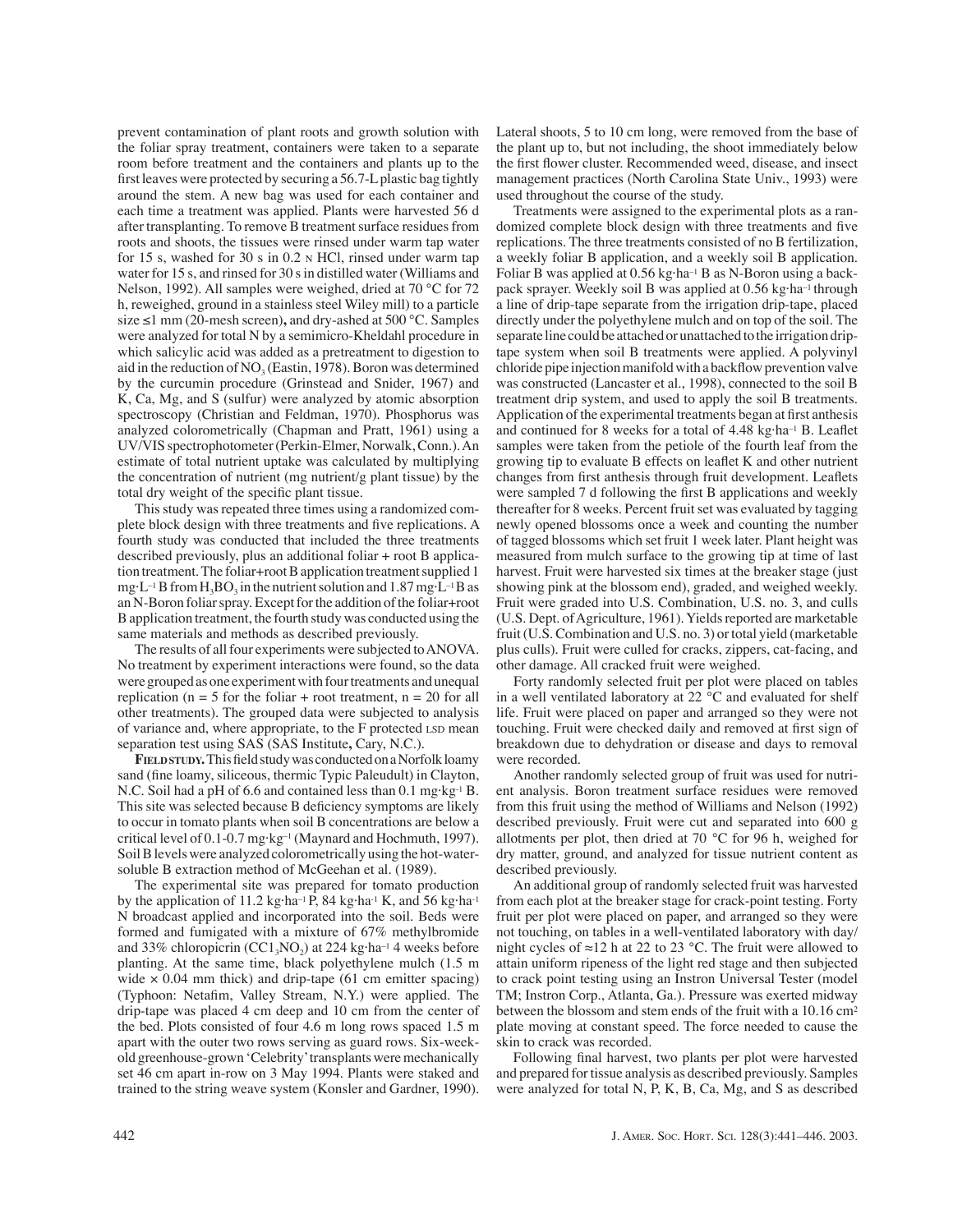previously. An estimate of total nutrient uptake was calculated by multiplying the concentration of nutrient (mg nutrient per g plant tissue) by the total dry weight of the specific plant tissue or organ.

Data were subjected to analysis of variance and, where appropriate, to the F protected LSD mean separation test using SAS (SAS Institute, Cary, N.C.).

# **Results and Discussion**

**Hydroponic studies.**Plants not treated with B had lower shoot and root dry weights than plants treated with a B application (Table 1). Stunted growth in B deficient conditions has been observed in tomato and several other crops (Gupta and Cutcliffe, 1985; Nelson et al., 1977). Shoot N, Mg, and S concentrations were not affected by B treatments (data not shown); however, plants treated with root and root+foliar applied B had higher shoot P, K, and Ca levels than plants not treated with B (Table 1). Boron applied to foliage and/or roots improved uptake of N, K, Ca, and B into shoots, roots, and fruit (Table 2). Boron concentration was lowest in shoots of plants receiving no B (Table 1). Potassium concentrations in tomato shoots responded positively to B supplied to the roots or as a foliar amendment, which agrees with the work of Cerda and Roorda van Eysinga (1981) on tomato and Schon and Blevins (1990) on soybean.

Roots from plants not treated with B had the lowest Ca and B concentration (Table 1) and were stunted with blackened tips. These are classic symptoms of B deficiency (Maynard and Hochmuth, 1997). Roots from plants receiving B had none of these symptoms. Lack of B deficiency symptoms and high tissue B concentration (Table 1) and uptake (Table 2) in roots from plants that received only foliar applied B suggests that B was

translocated from foliage to roots. Roots from the control plants, although clearly B deficient, still contained small amounts of B (Table 1). We analyzed seed from 'Celebrity' tomato and 20-dold 'Celebrity'seedlings and found an average of 27 mg·kg–1 B in seed and 10 mg·kg–1 B in seedlings.

Historically, B has been considered to be a phloem immobile element (Oertli and Richardson, 1970). One of the exceptions appears to be some plants that translocate sugar alcohols such as mannitol and sorbitol. Sugar alcohols, however, are not present in tomatoes (Brown et al., 1999). The apparent phloem transport of B that was observed in this study has been reported by other researchers working with tomatoes (Cerda and Roorda van Eysinga, 1981) as well as a variety of other crops: in B deficient broccoli (*Brassica oleracea* L.) (Benson et al., 1961; Shelp, 1987) and grape (*Vitis vinifera*) (Scott and Schrader, 1947), or following foliar applications of B on apple [*Malus* ×*sylvestris*(L.) Mill. var. *domestica* (Borkh.) Mansf.], pear (*Pyrus communis* L.), prune (*Prunus domestica* L.), and cherry (*P. avium* L.), (Picchioni et al., 1995). In a study of the mobility of foliar-applied labelled 10B in peach (*Prunus persica*), Shu, et al. (1993) showed that B is swiftly (within 72 h of foliar application) re-translocated in the phloem in priority to sinks throughout the plant, regardless of the distance from the source application. These workers conclude that the commonly held view of B as a phloem immobile element may be partly due to the difficulty of using conventional non-tracer methods to observe the movement of the small amounts of B typically involved in plant growth and development.

**Field study. PLANT GROWTH AND YIELD.** Tomato response to B application under field culture supported the results observed in the hydroponic experiments. Tomatoes receiving soil or foliarapplied B had better growth and were more productive compared to plants that did not receive B (Table 3). Fruit set occurred more

Table 1. Shoot and root tissue nutrient concentration and dry matter of 56-d-old 'Celebrity' tomato grown in hydroponic culture and treated with foliar, root, foliar+root, or no applied boron.

| Boron          |                   | Dry               |                    |                   |                   |
|----------------|-------------------|-------------------|--------------------|-------------------|-------------------|
|                | P                 | K                 | Ca                 | B                 | matter            |
| treatment      |                   | $mg \cdot g^{-1}$ | $mg \cdot kg^{-1}$ | (g)               |                   |
| Shoot          |                   |                   |                    |                   |                   |
| None           | 7.0 <sub>by</sub> | 47.4c             | 16.4c              | 16.6c             | 2.35 <sub>b</sub> |
| Foliar applied | 6.7c              | 53.0 <sub>b</sub> | 17.9 <sub>b</sub>  | 95.6 a            | 3.11a             |
| Root applied   | 7.2a              | 62.1a             | 18.8 a             | 73.7 <sub>b</sub> | 3.35a             |
| Root+foliar    | 7.2a              | 62.8a             | 18.9 a             | 94.0 a            | 3.16a             |
| Root           |                   |                   |                    |                   |                   |
| None           | 8.3a              | 46.1a             | 6.3 <sub>b</sub>   | 20.4 <sub>b</sub> | 0.64 <sub>b</sub> |
| Foliar applied | 8.5 a             | 45.4a             | 8.1 a              | 68.0 a            | 1.06a             |
| Root applied   | 8.8 a             | 45.4a             | 8.0 a              | 71.7 a            | 1.16a             |
| Root+foliar    | 8.5 a             | 45.6a             | 8.0 a              | 69.4 a            | 1.05a             |

zReported tissue concentration and dry matter means are the combined treatment means of all experiments. yMean separation within columns by F protected LSD at  $P \ge 0.05$ .

Table 2. Nutrient uptake response to foliar, root, or no applied B in tomatoes under hydroponic culture.

|                        |                   | Total uptake $(\text{shoot} + \text{root})$ |         |                   |                   | Shoot content     |                    |                   |                   | Fruit content     |                    |                    |  |
|------------------------|-------------------|---------------------------------------------|---------|-------------------|-------------------|-------------------|--------------------|-------------------|-------------------|-------------------|--------------------|--------------------|--|
| Boron                  |                   |                                             | Ua      |                   | N                 | К                 | Ca                 |                   |                   |                   | Cа                 | В                  |  |
| treatment <sup>z</sup> |                   | $g$ /plant                                  |         | mg/plant          |                   | $g$ /plant        |                    | mg/plant          |                   | $g$ /plant        |                    | mg/plant           |  |
| None                   | $0.17 \text{ by}$ |                                             | 0 030 ኬ | 0.03 <sub>b</sub> | 0.14 <sub>b</sub> | 0.09 <sub>b</sub> | 0.030 <sub>b</sub> | 0.02c             | 0.03 <sub>b</sub> | 0.02 <sub>b</sub> | 0.003 <sub>b</sub> | 0.006 <sub>b</sub> |  |
| Foliar applied         | 0.30a             | 0.23a                                       | 0.070a  | 0.40a             | 0.23a             | 0.18 a            | 0.060a             | 0.29a             | 0.07a             | 0.05a             |                    | $0.010a$ 0.100 a   |  |
| Soil applied           | 0.29a             | 0.25a                                       | 0.070a  | 0.36a             | 0.22a             | 0.20a             | 0.060a             | 0.26 <sub>b</sub> | 0.07a             | 0.05a             | 0.008a             | 0.090 a            |  |
| Soil+foliar            | 0.29a             | 0.25a                                       | 0.070a  | 0.40a             | 0.23a             | 0.20a             | 0.060a             | 0.30a             | 0.06a             | 0.05a             | 0.008 a            | 0.100a             |  |

zReported nutrient uptake means are the combined treatment means of all experiments.

yMean separation within columns by F protected LSD at  $P \ge 0.05$ .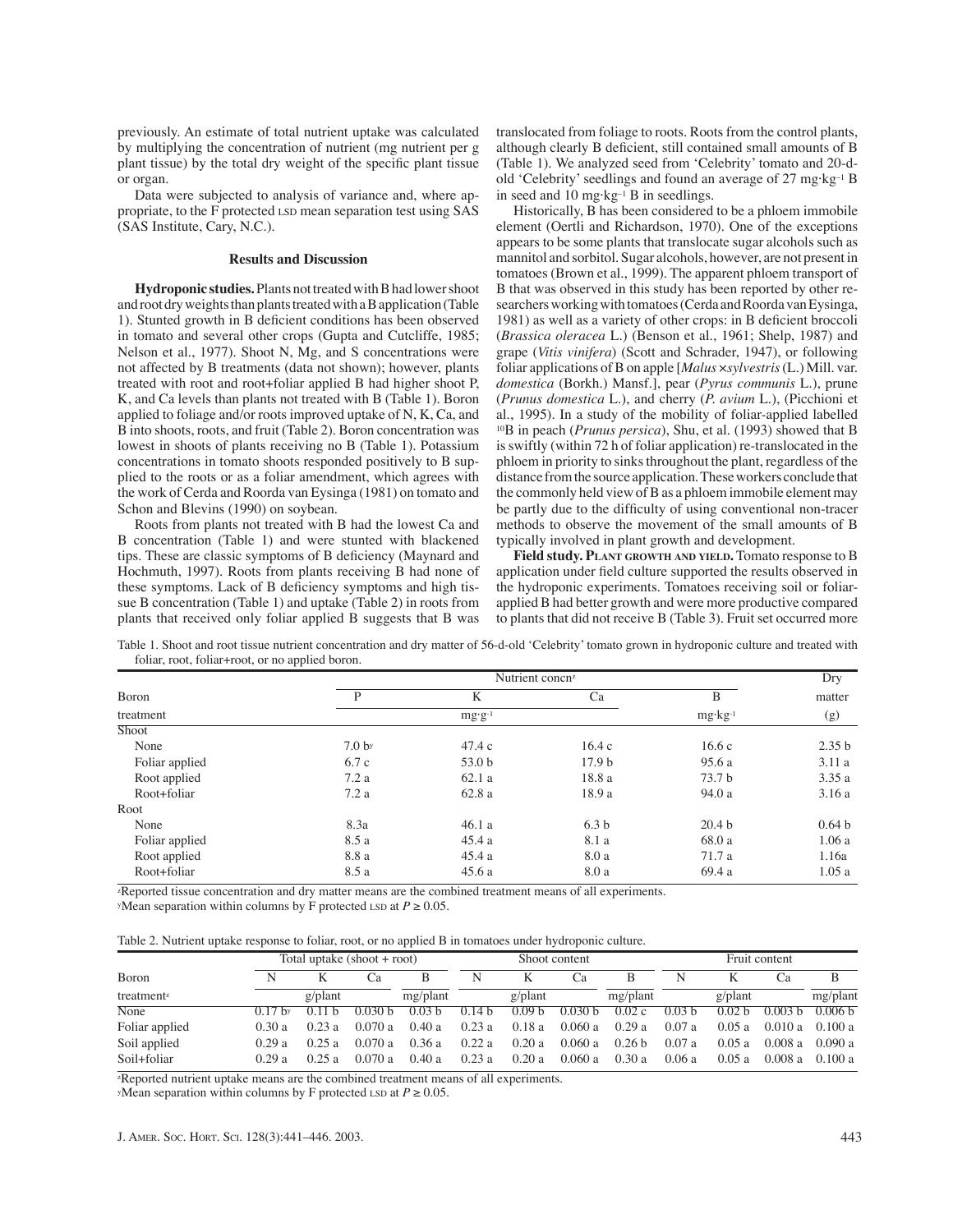Table 3. Influence of foliar and soil applied boron on field-grown tomato quality and yield parameters.

|           |                  | Plant growth and fruit yield |                 |                   |                   |        |                         |                   |                  | Fruit quality |                      |                   |
|-----------|------------------|------------------------------|-----------------|-------------------|-------------------|--------|-------------------------|-------------------|------------------|---------------|----------------------|-------------------|
|           | Plant            | Plant                        | Fruit           |                   | Total Marketable  |        |                         |                   | Shelf            |               | Crack Concentric     | Radial            |
| Boron     | dry wt           | ht                           | set             | vield             | vield             |        | Jumbo Extra large Large |                   | life             | point         | crack                | crack             |
| treatment | (g)              | (cm)                         | $\mathscr{O}_0$ | $(Mg·ha-1)$       | $(\%)$            |        | $(Mg \cdot ha^{-1})$    |                   | (d)              | (N)           | $(Mg \cdot ha^{-1})$ |                   |
| None      | 405 <sub>b</sub> | 122 b                        | 56.1 b          | 37.0 <sub>b</sub> | 82.5 <sub>b</sub> | 2.66 b | 4.75 <sub>b</sub>       | 10.8 <sub>b</sub> | 8.0 <sub>b</sub> | 47.0 b        | .29a                 | 0.43a             |
| Foliar    | $457a^2$         | 135a                         | 80.4a           | 49.6a             | 87.5 a            | 4.69a  | 8.96a                   | 14.4 a            | 3.0a             | 53.2 a        | 0.78 <sub>b</sub>    | 0.15 <sub>b</sub> |
| Soil      | 454 a            | 137 a                        | 73.2 a          | 48.1 a            | 87.7 a            | 4.46 a | 8.67 a                  | 14.0 a            | 14.2 a           | 55.4 a        | 0.79 <sub>b</sub>    | $0.26$ ab         |

zMean separation within columns by F protected LSD at  $P \ge 0.05$ .

Table 4. Shoot and fruit tissue nutrient concentration of fresh-market field-grown tomato treated with foliar and root applied boron.

|                |                   | Nutrient concn <sup>z</sup> |                   |  |  |
|----------------|-------------------|-----------------------------|-------------------|--|--|
| <b>Boron</b>   | K                 | Cа                          | в                 |  |  |
| treatment      |                   | $(g \cdot kg^{-1})$         |                   |  |  |
| <b>Shoot</b>   |                   |                             |                   |  |  |
| None           | 29.8 <sub>b</sub> | 22.9 <sub>b</sub>           | 29.7 <sub>b</sub> |  |  |
| Foliar applied | 48.7 a            | $24.8$ ab                   | 80.3a             |  |  |
| Root applied   | 54.8 a            | 25.1a                       | 78.2 a            |  |  |
| Fruit          |                   |                             |                   |  |  |
| None           | 35.2 <sub>b</sub> | 2.4a                        | 17.1 <sub>b</sub> |  |  |
| Foliar applied | 46.9a             | 2.6a                        | 27.3a             |  |  |
| Root applied   | 44.0 a            | 2.6a                        | 28.8 a            |  |  |

<sup>z</sup>Mean separation within columns by F protected LSD at  $P \ge 0.05$ .

than 70% of the time on plants receiving foliar or soil applied B compared to only 56% of the time on plants that did not receive B (Table 3). Plants receiving foliar or soil B had higher total and marketable yields than plants receiving no B (Table 3).

These results agree with other studies in which soil applied B (Gulati et al., 1980) or foliar applied B (Gascho, 1993; Oplinger et al., 1993; Schon and Blevins, 1990; Weaver et al., 1985) improved yields in tomato, soybean, and snap bean (*Phaseolus vulgaris* L. var. *vulgaris)*. De Magalhaes et al. (1981) reported increased tomato fruit yields and quality with soil applied boron but had no response to foliar applied boron. Oplinger et al., (1993) observed that B applied to soybean foliage at initial flowering increased yields by 3% and Gascho (1993) reported yield increases when B and N were applied to soybean foliage during reproductive development. Yields of jumbo, extra large, and large fruit were greater when plants were treated with foliar or soil applied B than if plants received no B (Table 3). Yields of medium and small fruit were not affected by B (data not shown).

**FRUIT QUALITY.**Foliar and soil applied B increased shelf life and fruit crack point compared to nontreated plants (Table 3). In this study, plants treated with soil applied B had a higher concentration of Ca than plants not treated with B, but fruit Ca concentrations were not significantly different (Table 4). Similar results were obtained in a controlled environment study (Sperry, 1995).

Concentric and radial fruit crack are two common types of cracks which occur on tomatoes (Peet, 1992; Sperry, 1995). Plants treated with foliar B had less fruit with concentric and radial cracks than plants not treated with B (Table 3). These results suggest that B may be important in reducing the incidence of fruit cracking. Dixon et al. (1973) reported that cracking in apple was entirely eliminated by sprays containing B. This may be due to the effects of B on membranes and cell walls. Many studies have shown that B helps maintain membrane stability (Ginzburg, 1961; Pilbeam and Kirkby, 1983; Yamouchi et al., 1986). Yamouchi et al. (1986) reported that B deficiency in tomato actually induced a reduction in the amount of Ca associated with the pectin fraction of tomato leaf cell walls. They found 67% of the total B in the cell wall fraction of tomato leaf tissues and suggested that B may function in cell wall metabolism by maintaining the Capectin association.

**TISSUE NUTRIENT CONTENT.**As in the hydroponic study, K concentration (Table 4) and uptake (Table 5) were highest in shoot tissues when plants were treated with foliar or soil B. Calcium and B concentration (Table 4) and uptake (Table 5) were lowest in plant tissues when plants were not treated with B, while Ca was highest in plants treated with soil B. This agrees with studies by Hill and Grant (1935), and Minarik and Shive (1939) who demonstrated that adding B to the growing medium increased the amount of Ca in plants. It is interesting that although total plant uptake of N, K, and Ca increased with B application (Table 5), the concentration of N did not (data not shown) indicating that N uptake keeps pace with growth while increased K and Ca uptake exceeded the increased growth resulting from B applications. Shoot N, P, Mg, and S concentrations were not altered by B treatment (data not shown).

Widders and Lorenz (1982) demonstrated that redistribution of K from vegetative tissues contributed up to 12% of the total K content of tomato fruit with subsequent foliar K levels decreasing during fruiting by 20% to 40%. We wanted to observe whether soil or foliar B amendments would aid in maintenance of foliar K concentrations during fruit development. There was a significant B × week interaction (Fig. 1). As fruit development progressed, leaflet K levels declined from >4% to <2% during weeks 3 through 8 in plants not treated with B. Potassium levels in plants treated with soil or foliar B declined from  $\approx 4.5\%$  at week 2 to just over 3% at week 6 and maintained these levels through week 8. Based on these results, applied B appears to be important in maintaining high leaflet K concentrations in field grown tomato, especially after 5 to 6 weeks of fruit development. Similar results were found in a 2-year field study by Sperry (1995). No significant

Table 5. Total nutrient uptake response to foliar or root applied B in field-grown tomatoes.

| Boron          |          | Total uptake (shoot + root) $(kg \cdot ha^{-1})$ |       |                   |                  | Shoot uptake $(kg \cdot ha^{-1})$ |      |        |      | Root uptake $(kg \cdot ha^{-1})$ |                  |                   |  |
|----------------|----------|--------------------------------------------------|-------|-------------------|------------------|-----------------------------------|------|--------|------|----------------------------------|------------------|-------------------|--|
| treatment      |          |                                                  | ∪a    |                   |                  |                                   | t `Ω |        |      |                                  | (`я              |                   |  |
| None           | $397h^2$ | $23\overline{3}h$                                | 137 h | 0.22 <sub>b</sub> | 329 <sub>b</sub> | 74 <sub>b</sub>                   | 133h | 0.17c  | 67 h | 60 <sub>b</sub>                  | 4.0 <sub>b</sub> | 0.05 <sub>b</sub> |  |
| Foliar applied | 475 a    | 42.7a                                            | 169 а | 0.71a             | 386 a            | 319 a                             | 163a | 0.53a  | 89 a | 108a                             | 6.0a             | 0.18a             |  |
| Soil applied   | 466 a    | 456 a                                            | 169 а | 0.68a             | 382 a            | 358 a                             | 163a | 0.51 h | 84 a | 98 a                             | 6.0a             | 0.17a             |  |

zMean separation within columns by F protected LSD at  $P \ge 0.05$ .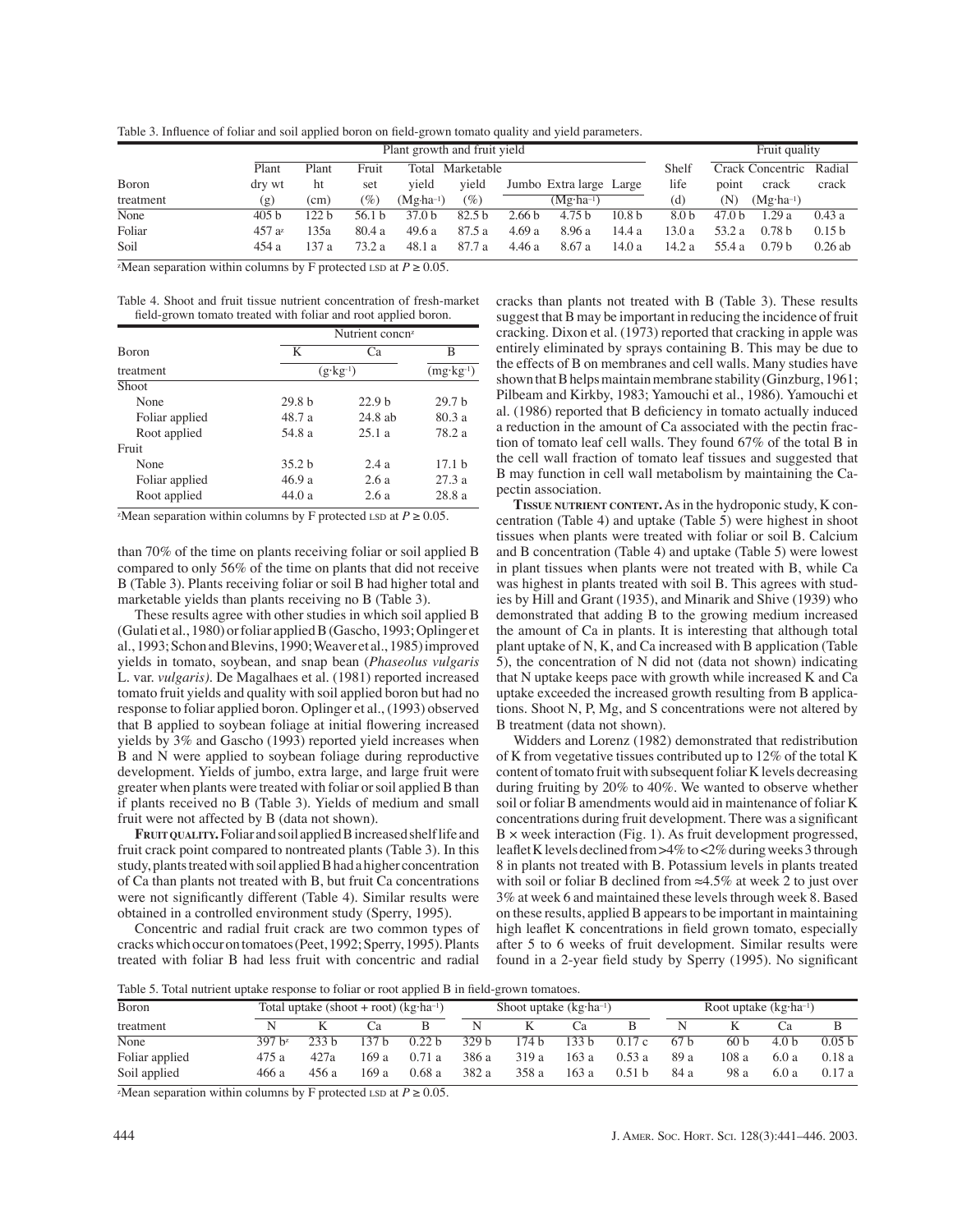

Fig. 1. Influences of foliar or soil applied B and weeks on tomato leaflet K content from field grown tomatoes. Vertical line represents  $\text{LSD}$  at  $P < 0.05$ .

changes occurred in leaflet N, P, Ca, Mg, S, or B levels during fruit development (data not shown).

Potassium concentration was greater in fruit from plants receiving applied B than in fruit from plants not treated with B (Table 4). This suggests that B is important in the maintenance of K levels in plant tissues including fruit and that B was transported from both roots and leaves to the developing fruit. It was shown by Sperry (1995) that foliar B sprays did not penetrate mature green tomato fruit skin. Similarly, Campbell et al. (1975) demonstrated that B moves from leaves to developing peanut (*Arachis hypogaea* L.) fruit and burrs of subterranean clover (*Trifolium subterraneaum* L.). Picchioni et al. (1995) and Hanson et al. (1985) observed that B moved out of leaves via phloem in apple, pear, plum, prune, and cherry. Boron did not influence fruit N, P, Ca, Mg, or S levels (data not shown).

## **Conclusion**

These studies illustrate the importance of proper B nutrition to the improved production of fresh-market tomatoes. Regardless of application method, addition of B increased tomato growth; uptake of N, K, Ca, and B; and plant tissue concentrations of K, Ca, and B. In field culture, foliar and/or root applied B similarly increased fresh-market tomato plant and root dry weight, plant tissue concentrations and plant uptake of N, Ca, K and B, and improved fruit set, total yields, marketable yields, fruit shelf life, and fruit firmness. The similar growth and yield responses of tomato to foliar and root B application suggests that B is translocated in the phloem in tomatoes. Fruit from plants receiving foliar or root applied B contained more B and K than fruit from plants not receiving B, indicating that B was translocated from leaves to fruit and is an important factor in the management of K nutrition in tomato.

It should be noted that in the field study over 4 kg·ha–1 of B was applied per season. In the southeastern United States, B usually leaches readily from the plant root zone and B levels do not accumulate in the soil. In some soils and environments in other regions, however, high rates of B applied in one season to a tomato crop may leave enough residual B in the soil to cause B toxicity if a B sensitive crop is planted in that field the following year.

## **Literature Cited**

- Adams, P. 1978. Tomatoes in peat. Part 1. How feed variations affect yield. Grower 89:1091,1093–1094.
- Adams, P. 1986. Mineral nutrition, p. 281–324. In: J.G. Atherton and J. Rudich (eds.). The tomato crop. Chapman and Hall, New York.
- Benson, N.R., E.S. Degman, and I.C. Chmelir. 1961. Translocation and re-use of boron in broccoli. Plant Physiol. 36:244–251.
- Blevins, D.G., T.M. Reinbott, and P.J. Boyce. 1993. Foliar fertilization of soybeans with boron and magnesium: Plant physiology, p. 1–6. In: L.S. Murphy (ed.). Foliar fertilization of soybeans and cotton. PPI/FAR Tech. Bul. 1993-1, Norcross, Ga.
- Bradley, E.G. and J.W. Flemming. 1960. The effects of leaf potassium and time of sampling on the relationship of leaf phosphorus and potassium to yield of cucumbers, tomatoes and watermelons. Proc. Amer. Soc. Hort. Sci. 75:617–624.
- Brown, P.H., H. Hu, and W.G. Roberts. 1999. Occurrence of sugar alcohols determines boron toxicity symptoms of ornamental species. J. Amer. Soc. Hort. Sci. 124(4):347–352.
- Bunt, A.C. 1956. An examination of factors contributing to the pH of John Innes composts. J. Hort. Sci. 31:258–271.
- Campbell, L.C., M.H. Miller, and J.F. Loneragan. 1975. Translocation of boron to plant fruits. Austral. J. Physiol. 2:481–487.
- Cerda, A. and J.P.N.L. Roorda van Eysinga. 1981. Growth of tomato plants in a split-root system as affected by various B levels in the nutrient solution. Neth. J. Agr. Sci. 29:199–207.
- Chapman, H.D. and P.F. Pratt. 1961. Methods of analysis for soils, plants, and waters. Univ. Calif. Div. Agr. Sci., Berkley.
- Christian, G.D. and F.J. Feldman. 1970. Atomic absorption spectroscopy: applications in agriculture, biology, and medicine. Wiley-Interscience, New York.
- De Magalhaes, J.R. , W.L.D.E. Silva, and P.H. Monnerat. 1981. Evaluation of levels and methods of boron application in tomato. Pesquisa Agropecuaria Brasileira 16(2):153–159.
- Dixon, B., G.R. Sagar, and V.M. Shorrocks. 1973. Effect of calcium and boron on the incidence of tree and storage pit in apples of the cultivar Egremont Russet. J. Hort. Sci. 48:403–411.
- Eastin, E.F. 1978. Total nitrogen determination for plant material containing nitrate. Anal. Biochem. 85:591–594.
- Fleming, G.A. 1980. Essential micronutrients, p. 155. In: B.E. Davies (ed.). Boron and molybdenum. Applied soil trace elements, Wiley, New York.
- Gascho, G.J. 1993. Boron and nitrogen applications to soybeans: Foliar and through sprinkler irrigation, p. 17–33. In: L.S. Murphy (ed.). Foliar fertilization of soybeans and cotton, PPI/FAR Tech. Bul. 1993-1, Norcross, Ga.
- Ginzburg, B.Z. 1961. Evidence for a protein gel structure cross-linked by metal cation in the intercellular cement of plant tissue. J. Expt. Bot. 12:85–107.
- Grinstead, R.R. and S. Snider. 1967. Modification of the curcumin method for low level boron determination. Analyst 92:532–533.
- Gulati, K.L., M.C. Oswal, and K.K. Nagpaul. 1980. Effects of concentration of boron on the uptake and yield of tomato and wheat at different levels of irrigation. Plant Soil. 54:479–483.
- Gupta, U.C. and J.A. Cutcliffe. 1985. Boron nutrition of carrots and table beets grown in a boron deficient soil. Commun. Soil Sci. Plant. Anal. 16:509–511.
- Gupta, V.C., Y.W. Jame, C.A. Campbell, A.J. Leyshon, and W. Nicholaichuk. 1985. Boron toxicity and deficiency: A review. Can. J. Soil Sci. 65:381–409.
- Hanson, E.J., M.H. Chaplin, and P.J. Breen. 1985. Movement of foliar applied boron out of leaves and accumulation in flower buds and flower parts of 'Italian' prune. HortScience 20:747–748.
- Hill, H. and E.P. Grant, 1935. The growth of turnips in artificial cultures. Sci. Agr. 15:652–659.
- Ho, L.C. and J.D. Hewitt. 1986. Fruit development, p. 201–239. In: J.G. Atherton and J. Rudich (eds.). The tomato crop. Chapman and Hall, New York.
- Konsler, T.K. and R.G. Gardner. 1990. Commercial production of